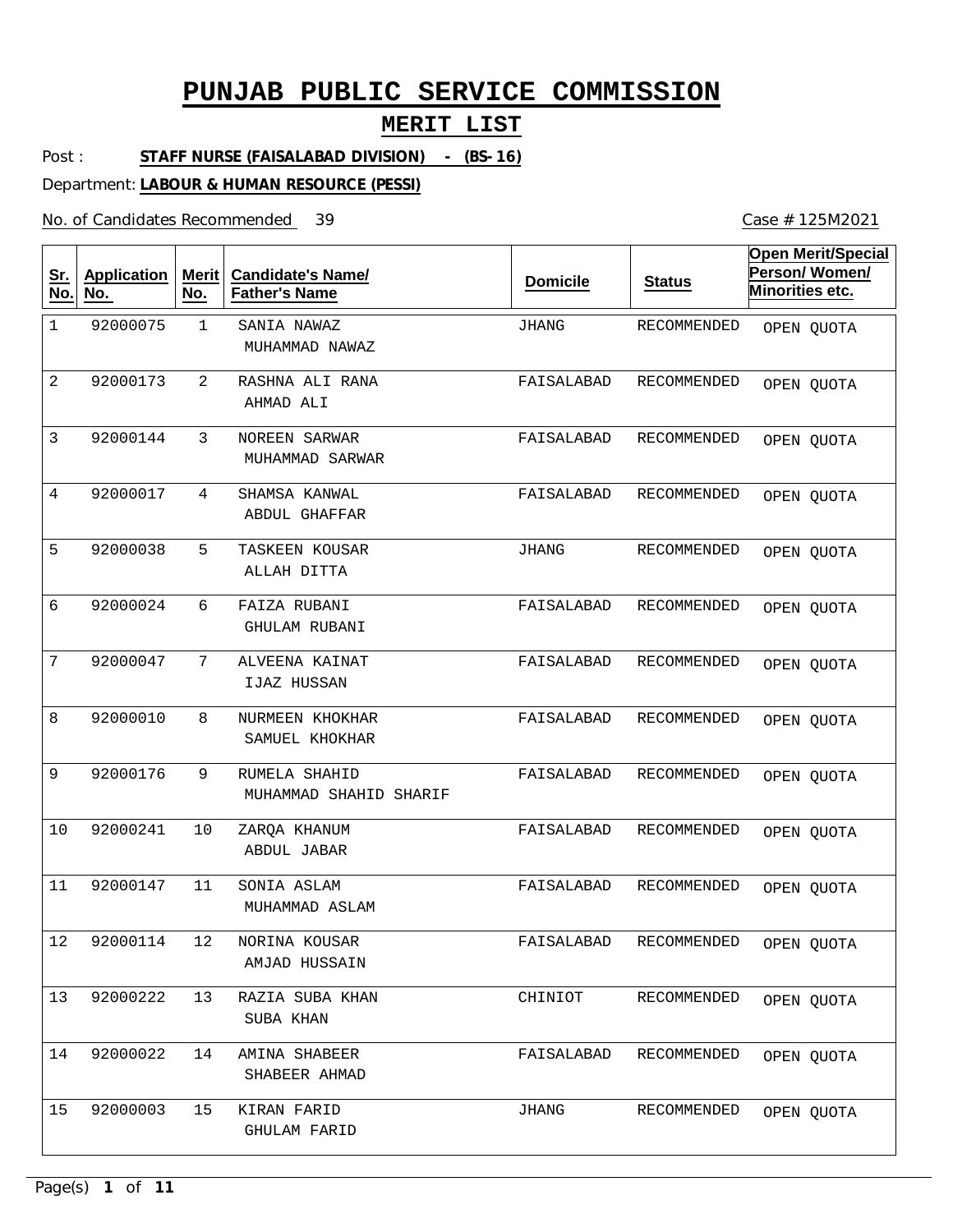### **MERIT LIST**

Post : **STAFF NURSE (FAISALABAD DIVISION) - (BS-16)**

Department: **LABOUR & HUMAN RESOURCE (PESSI)**

No. of Candidates Recommended

| <u>Sr.</u><br>No. | <b>Application</b><br>No. | Merit<br>No. | <b>Candidate's Name/</b><br><b>Father's Name</b> | <b>Domicile</b> | <b>Status</b> | <b>Open Merit/Special</b><br>Person/Women/<br>Minorities etc. |
|-------------------|---------------------------|--------------|--------------------------------------------------|-----------------|---------------|---------------------------------------------------------------|
| 16                | 92000244                  | 16           | SABA IQBAL<br>MUHAMMAD IQBAL                     | FAISALABAD      | RECOMMENDED   | OPEN QUOTA                                                    |
| 17                | 92000174                  | 17           | SANA SHOUKAT<br>SHOUKAT ALI                      | <b>JHANG</b>    | RECOMMENDED   | OPEN QUOTA                                                    |
| 18                | 92000039                  | 18           | IRAM SHAHZADI<br>RANJHA                          | FAISALABAD      | RECOMMENDED   | OPEN QUOTA                                                    |
| 19                | 92000191                  | 19           | SALIHA SHAFIQUE<br>MUHAMMAD SHAFIQUE             | T.T. SINGH      | RECOMMENDED   | OPEN QUOTA                                                    |
| 20                | 92000193                  | 20           | KAINAT FATIMA<br>ABDUL GHAFOOR SHAH              | FAISALABAD      | RECOMMENDED   | OPEN QUOTA                                                    |
| 21                | 92000044                  | 21           | NIDA MUSTAFA<br><b>GHULAM MUSTAFA</b>            | FAISALABAD      | RECOMMENDED   | OPEN QUOTA                                                    |
| 22                | 92000023                  | 22           | SOBIA SADIQ<br>SADIO MASEEH                      | T.T. SINGH      | RECOMMENDED   | OPEN QUOTA                                                    |
| 23                | 92000085                  | 23           | AFIA IRAM<br><b>GHULAM RASOOL</b>                | FAISALABAD      | RECOMMENDED   | OPEN QUOTA                                                    |
| 24                | 92000220                  | 24           | IQRA FAYYAZ<br>MUHAMMAD FAYYAZ                   | FAISALABAD      | RECOMMENDED   | OPEN QUOTA                                                    |
| 25                | 92000087                  | 25           | MARIA AMANAT<br>AMANAT MASIH                     | FAISALABAD      | RECOMMENDED   | OPEN QUOTA                                                    |
| 26                | 92000178                  | 26           | AYESHA KHALIL<br>KHALIL UR REHMAN                | FAISALABAD      | RECOMMENDED   | OPEN QUOTA                                                    |
| 27                | 92000113                  | 27           | IQRA SATTAR<br>ABDUL SATTAR                      | FAISALABAD      | RECOMMENDED   | OPEN QUOTA                                                    |
| 28                | 92000058                  | 28           | TEHMINA RIAZ<br>MUHAMMAD RIAZ                    | JHANG           | RECOMMENDED   | OPEN QUOTA                                                    |
| 29                | 92000034                  | 29           | MINA MALIK<br>MUHAMMAD ARSHAD MALIK              | FAISALABAD      | RECOMMENDED   | OPEN QUOTA                                                    |
| 30                | 92000125                  | 30           | KHANUM NAEEM<br>LAL KHAN                         | FAISALABAD      | RECOMMENDED   | OPEN QUOTA                                                    |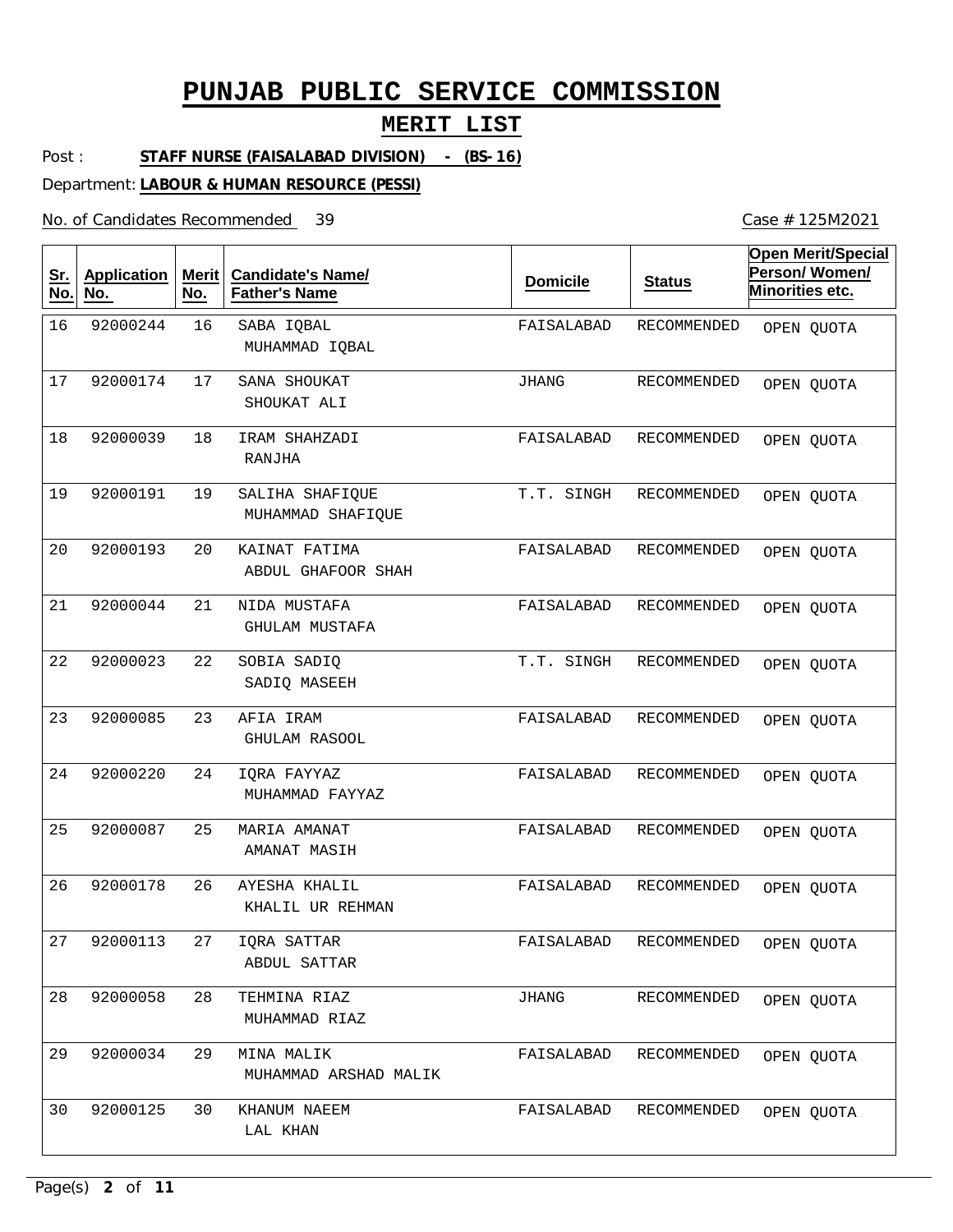### **MERIT LIST**

Post : **STAFF NURSE (FAISALABAD DIVISION) - (BS-16)**

Department: **LABOUR & HUMAN RESOURCE (PESSI)**

No. of Candidates Recommended

Case # 125M2021

| <u>Sr.</u><br>No. | <b>Application</b><br>No. | Merit<br>No. | <b>Candidate's Name/</b><br><b>Father's Name</b>                          | <b>Domicile</b> | <b>Status</b>      | <b>Open Merit/Special</b><br>Person/Women/<br>Minorities etc. |
|-------------------|---------------------------|--------------|---------------------------------------------------------------------------|-----------------|--------------------|---------------------------------------------------------------|
| 31                | 92000160                  | 31           | SABA HAYAT<br>MUHAMMAD UMAR HAYAT                                         | T.T. SINGH      | <b>RECOMMENDED</b> | OPEN QUOTA                                                    |
| 32                | 92000133                  | 32           | ZAHIDA SABIR<br>SABIR ALI BUTT                                            | FAISALABAD      | <b>RECOMMENDED</b> | OPEN QUOTA                                                    |
| 33                | 92000131                  | 33           | MADEEHA AFZAL<br>MUHAMMAD AFZAL                                           | T.T. SINGH      | <b>RECOMMENDED</b> | OPEN QUOTA                                                    |
| 34                | 92000116                  | 34           | SHMAILA KHALIL<br>KHALIL AHMAD                                            | T.T. SINGH      | <b>RECOMMENDED</b> | OPEN OUOTA                                                    |
| 35                | 92000105                  | 35           | RUDA ASHRAF<br><b>ASHRAF MASIH</b>                                        | FAISALABAD      | RECOMMENDED        | OPEN OUOTA                                                    |
| 36                | 92000166                  | 36           | FOZIA ZAFAR ABBAS<br>ZAFAR ABBAS                                          | FAISALABAD      | <b>RECOMMENDED</b> | OPEN OUOTA                                                    |
| 37                | 92000208                  | 37           | ARHAMNA SAADAT<br>MUHAMMAD SAADAT KHAN                                    | FAISALABAD      | <b>RECOMMENDED</b> | OPEN OUOTA                                                    |
| 38                | 92000216                  | 43           | SANA NOUREEN (Selected<br>Against Minorities Quota)<br><b>BOOTA MESIH</b> | FAISALABAD      | <b>RECOMMENDED</b> | MINORITY<br><b>QUOTA</b>                                      |
| 39                | 92000225                  | 44           | SABA ASLAM (Selected Against<br>Minorities Quota)<br><b>ASLAM MASIH</b>   | FAISALABAD      | <b>RECOMMENDED</b> | MINORITY<br><b>QUOTA</b>                                      |

**Following Candidate(s) Could Not Come In the Orbit of Selection**

|                | 92000043 | 38 | SADIA NAZIR<br>NAZIR AHMED      | T.T. SINGH | NOT RECOMMENDED |
|----------------|----------|----|---------------------------------|------------|-----------------|
| $\overline{2}$ | 92000103 | 39 | FATIMA ZAHRA<br>MUHAMMAD YOUSAF | FAISALABAD | NOT RECOMMENDED |
| 3              | 92000180 | 40 | SIDRA KASHAF<br>MUHAMMAD USMAN  | FAISALABAD | NOT RECOMMENDED |
| 4              | 92000019 | 41 | AZRA BIBI<br>MUHAMMAD RAFIOUE   | FAISALABAD | NOT RECOMMENDED |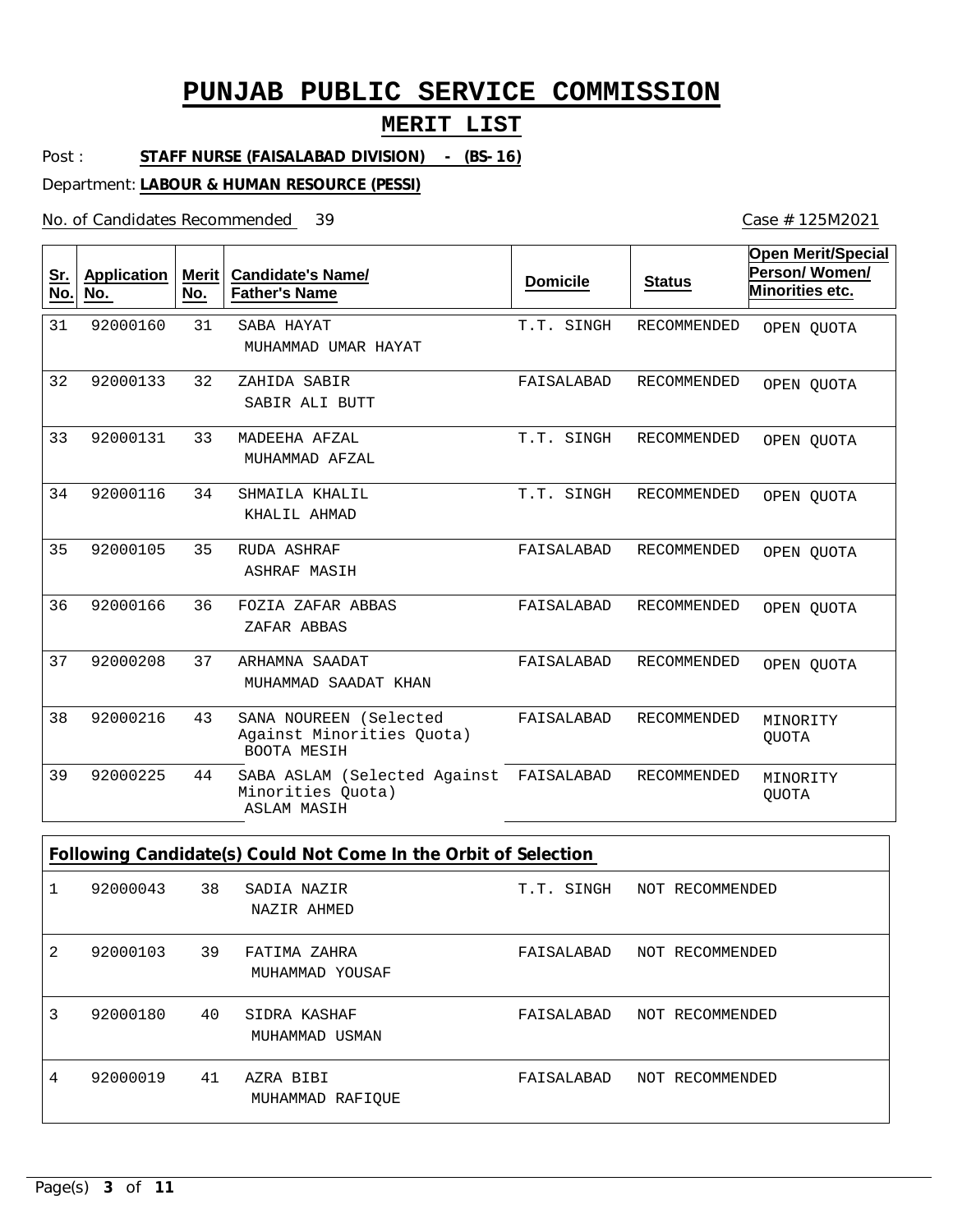#### **MERIT LIST**

Post : **STAFF NURSE (FAISALABAD DIVISION) - (BS-16)**

Department: **LABOUR & HUMAN RESOURCE (PESSI)**

No. of Candidates Recommended

**Sr. No. Application No. Merit No. Candidate's Name/ Father's Name Domicile Status Open Merit/Special Person/ Women/ Minorities etc.** 42 45 HINA ABBAS 46 47 48 49 50 51 52 53 ASMA SAJJAD 54 MAHWISH GHULAM NABI 55 SUMAIRA PARVEEN MEHREEN AFZAL IRAM YOUNIS SALIHA AYUB SHAHIDA NAWAZ SHEHRIN ASHFAQ TANZEELA ALEEM SHAHIDA BATOOL SAMINA GHULAM ALLAH DITTA GHULAM ABBAS MUHAMMAD AFZAL MUHAMMAD YOUNIS MUHAMMAD AYUB MUHAMMAD NAWAZ MUHAMMAD ASHFAQ MUHAMMAD ALEEM SAAD KHAN SAJJAD AHMAD GHULAM NABI GHULAM MUHAMMAD 5 6 7 8 9 10 11 12 92000227 13 92000207 14 92000117 15 92000097 16 92000120 92000106 92000235 92000226 92000201 92000007 92000211 92000188 T.T. SINGH NOT RECOMMENDED JHANG T.T. SINGH FAISALABAD FAISALABAD NOT RECOMMENDED JHANG FAISALABAD NOT RECOMMENDED FAISALABAD NOT RECOMMENDED CHINIOT T.T. SINGH NOT RECOMMENDED T.T. SINGH NOT RECOMMENDED JHANG NOT RECOMMENDED NOT RECOMMENDED NOT RECOMMENDED NOT RECOMMENDED NOT RECOMMENDED NOT RECOMMENDED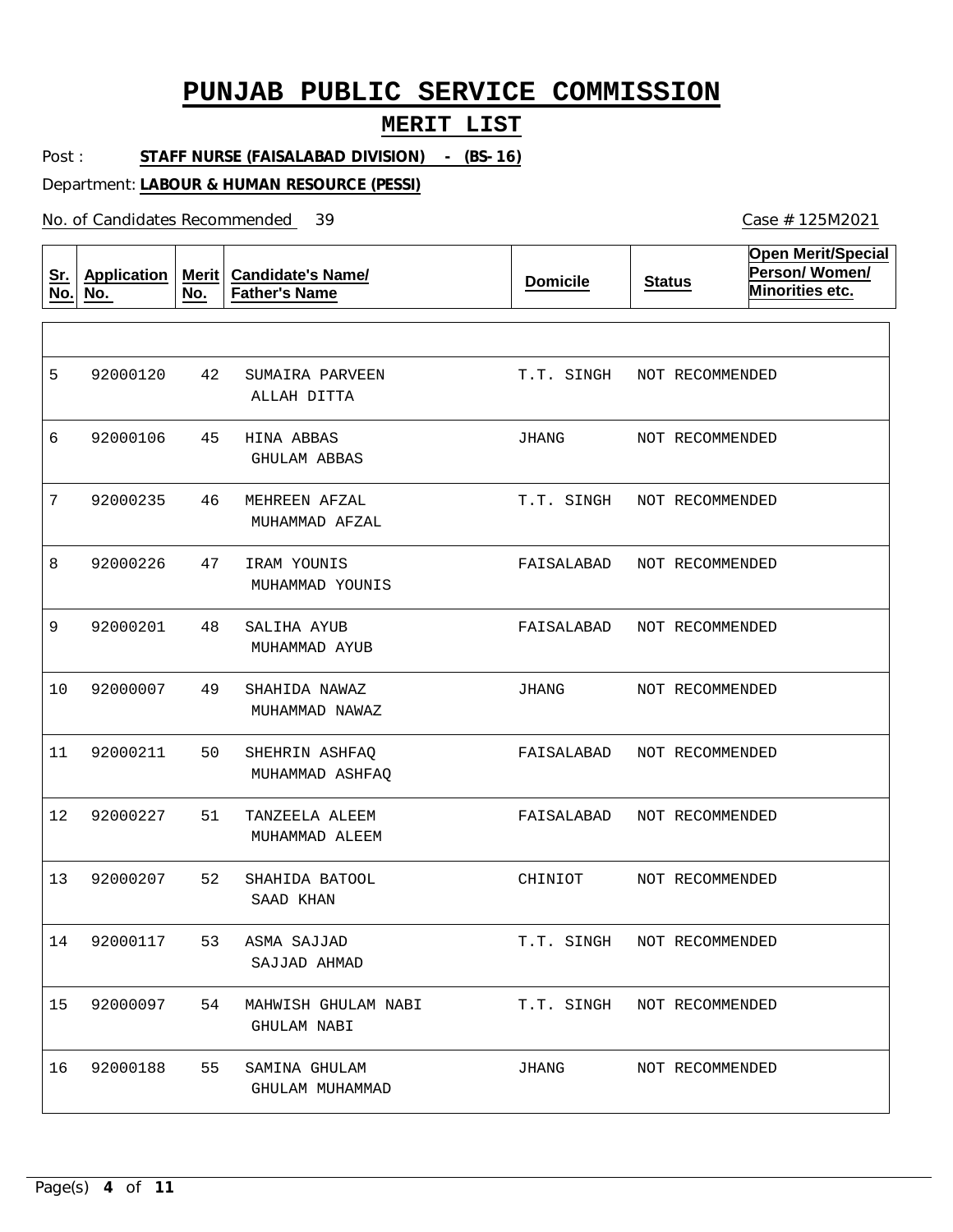#### **MERIT LIST**

Post : **STAFF NURSE (FAISALABAD DIVISION) - (BS-16)**

Department: **LABOUR & HUMAN RESOURCE (PESSI)**

No. of Candidates Recommended

**Sr. No. Application No. Merit No. Candidate's Name/ Father's Name Domicile Status Open Merit/Special Person/ Women/ Minorities etc.** 56 57 58 59 60 61 62 63 64 65 SONIA HASSAN SANIA JAVED ASMA AFZAL AMERA ARSHAD IRAM IQBAL IQRA SARWAR UZMA SUMAIRA NASIR RAZIA SHAHNAZ SAIRA MANZOOR MUHAMMAD RAMZAN JAVED IQBAL MUHAMMAD AFZAL ARSHAD ALI MUHAMMAD IQBAL MUHAMMAD SARWAR GULHSAN MASIH NASIR BHATTI MUHAMMAD SAEED MUHAMMAD MANZOOR HUSSAIN 17 18 92000232 19 20 21 22 23 24 92000212 25 26 92000197 92000185 92000112 92000095 92000031 92000171 92000165 92000014 JHANG JHANG JHANG FAISALABAD FAISALABAD NOT RECOMMENDED FAISALABAD T.T. SINGH FAISALABAD JHANG FAISALABAD NOT RECOMMENDED NOT RECOMMENDED NOT RECOMMENDED NOT RECOMMENDED NOT RECOMMENDED NOT RECOMMENDED NOT RECOMMENDED NOT RECOMMENDED NOT RECOMMENDED

| Following Candidate(s) Could Not Qualify the Interview |                                 |       |      |  |  |  |  |
|--------------------------------------------------------|---------------------------------|-------|------|--|--|--|--|
| 92000015                                               | TEHMINA RANI<br>ANWAR           | JHANG | FAIL |  |  |  |  |
| 92000128                                               | SONIA LATEEF<br>MUHAMMAD LATEEF | JHANG | FAIL |  |  |  |  |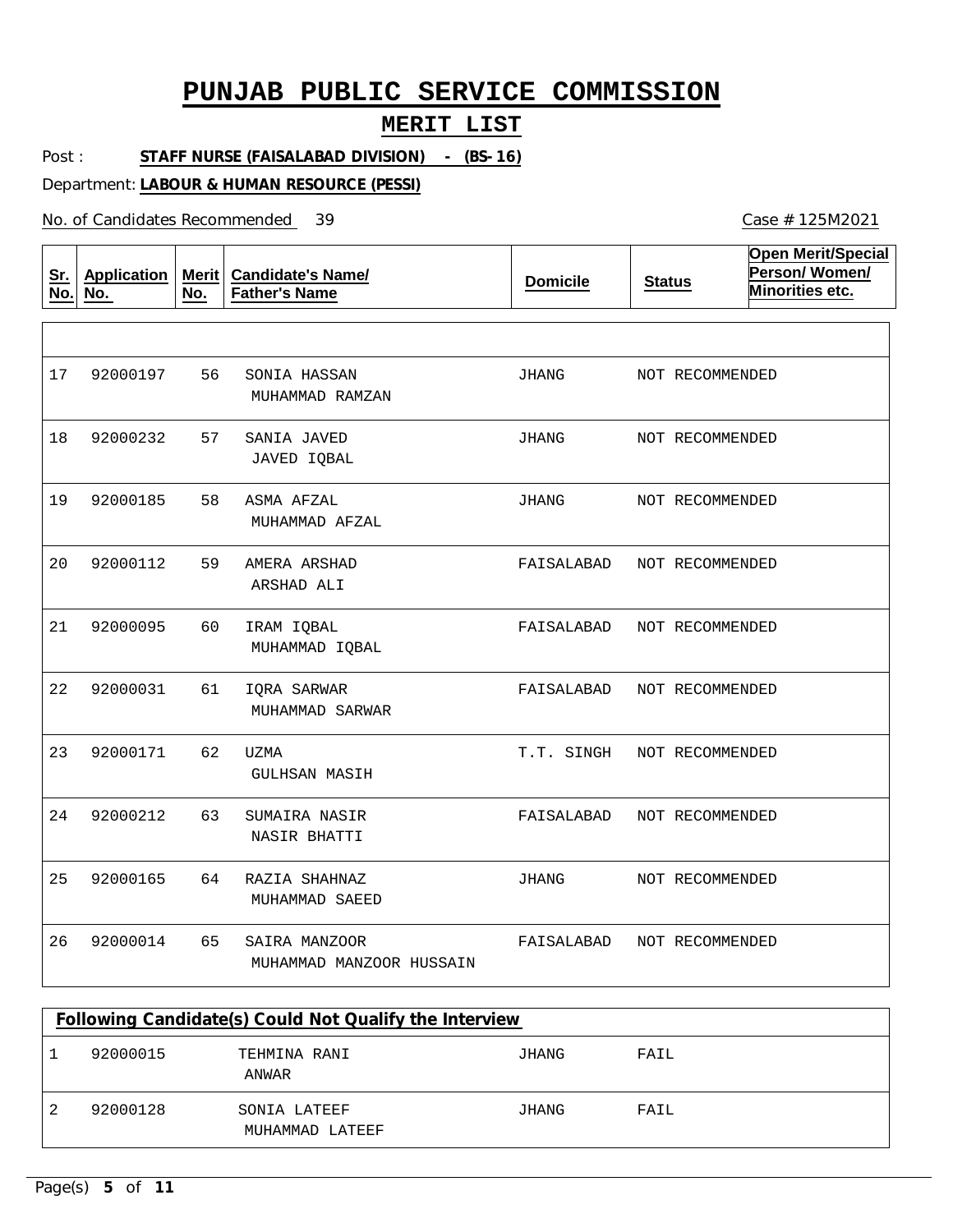#### **MERIT LIST**

Post : **STAFF NURSE (FAISALABAD DIVISION) - (BS-16)**

Department: **LABOUR & HUMAN RESOURCE (PESSI)**

No. of Candidates Recommended

**Sr. No. Application No. Merit No. Candidate's Name/ Father's Name Domicile Status Open Merit/Special Person/ Women/ Minorities etc.** FARWA ZAFAR ROBIQA ARIF MARIAM ANWAR TAHIRA SHAFIQ KILNA MERRY GULSHAN BANO SUMAIRA PARVEEN SHAHZIA SARFRAZ AYESHA MEHBOOB FOUZIA PERVEEN ARIFA SADIQ HAFIZA FAIZA GHAFFAR NIRMA RAFIQ RIDA SHAHID MUHAMMAD ZAFAR SALEEM ARIF ANWAR MASEH MUHAMMAD SHAFIQ SHAMOON MUHAMMAD ASHRAF SHOUKAT ALI SARFRAZ KHAN MEHBOOB ALI JAFAR HUSSAIN SADIQ ALI ABDUL GHAFFAR MUHAMMAD RAFIQ SHAHID RASOOL AKRAM 3 4 5 6 7 8 9 10 11 12 92000219 13 92000081 14 15 92000071 16 92000186 92000063 92000239 92000030 92000236 92000029 92000157 92000231 92000054 92000089 92000016 JHANG FAISALABAD FAISALABAD T.T. SINGH FAISALABAD FAISALABAD JHANG CHINIOT FAISALABAD FAISALABAD FAISALABAD FAISALABAD FAISALABAD T.T. SINGH FAIL FAIL FAIL FAIL FAIL FAIL FAIL FAIL FAIL FAIL FAIL FAIL FAIL FAIL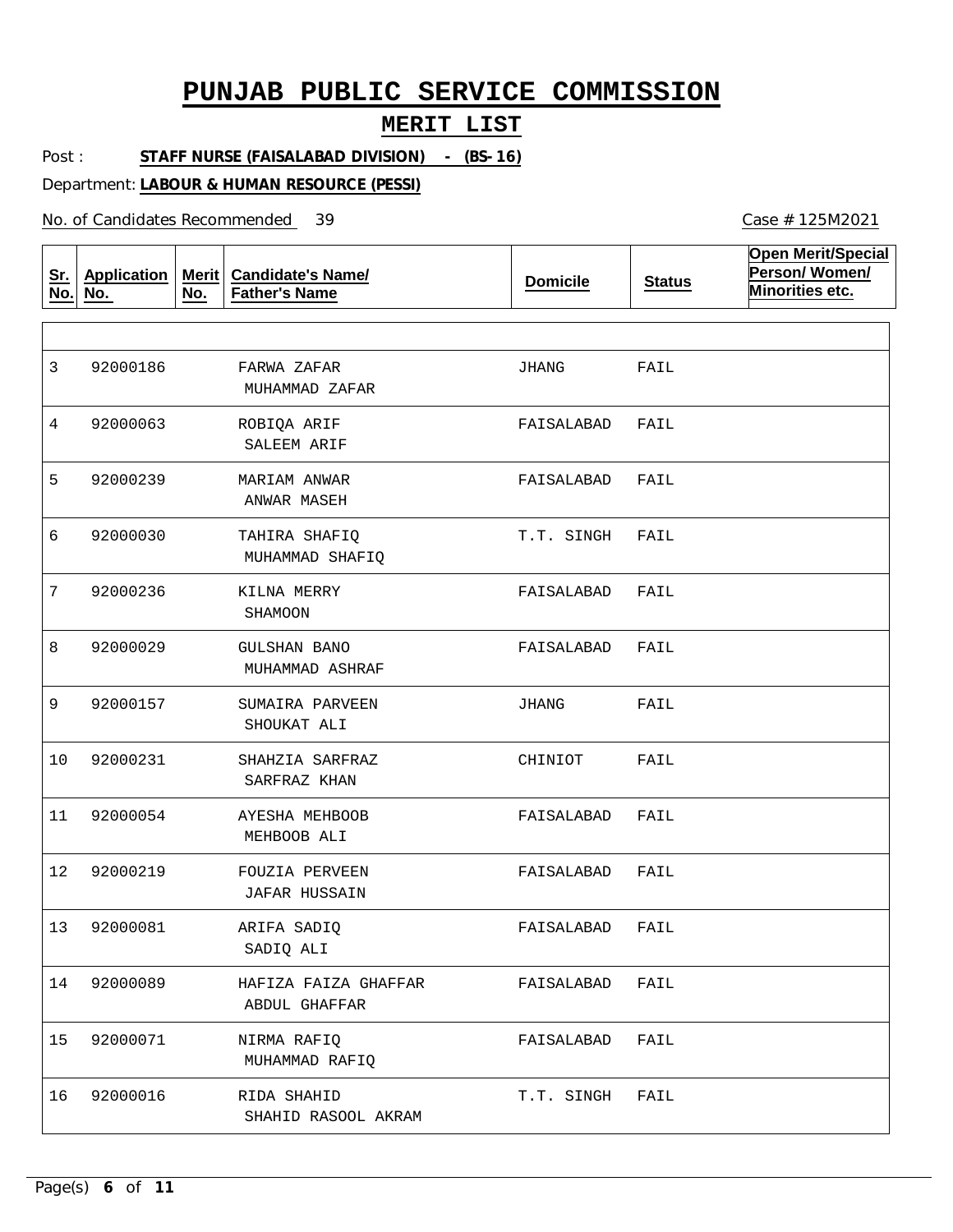#### **MERIT LIST**

Post : **STAFF NURSE (FAISALABAD DIVISION) - (BS-16)**

Department: **LABOUR & HUMAN RESOURCE (PESSI)**

No. of Candidates Recommended

**Sr. No. Application No. Merit No. Candidate's Name/ Father's Name Domicile Status Open Merit/Special Person/ Women/ Minorities etc.** SALEEMA BIBI SAADIA AYUB ZAINAB ASHRAF KAUSAR PARVEEN SARAFEEN JAMES RABIA AHMAD YAAR FARRUKH MUZAMMAL AYESHA MANZOOR NARGAS BATOOL NOREEN ARSHAD MEHWASH KAUSAR SAIRA HANIF AYESHA SADDIQA SUMMAIRA RANI MUHAMMAD AMEER MUHAMMAD AYUB MUHAMMAD ASHRAF ZAFAR ALI JAMES KARIM BUX AHMAD YAAR MUZAMMAL ABBAS MANZOOR HUSSAIN MULAZIM HUSSAIN ARSHAD ALI MUHAMMAD YOUNIS MUHAMMAD HANIF ZULFIQAR ALI ZAWAR HUSSAIN 17 18 19 92000190 20 92000159 21 22 23 92000243 24 25 26 27 28 29 92000140 30 92000213 92000032 92000074 92000035 92000067 92000229 92000057 92000008 92000064 92000109 T.T. SINGH FAISALABAD FAISALABAD T.T. SINGH FAISALABAD FAISALABAD JHANG JHANG JHANG FAISALABAD T.T. SINGH T.T. SINGH T.T. SINGH JHANG FAIL FAIL FAIL FAIL FAIL FAIL FAIL FAIL FAIL FAIL FAIL FAIL FAIL FAIL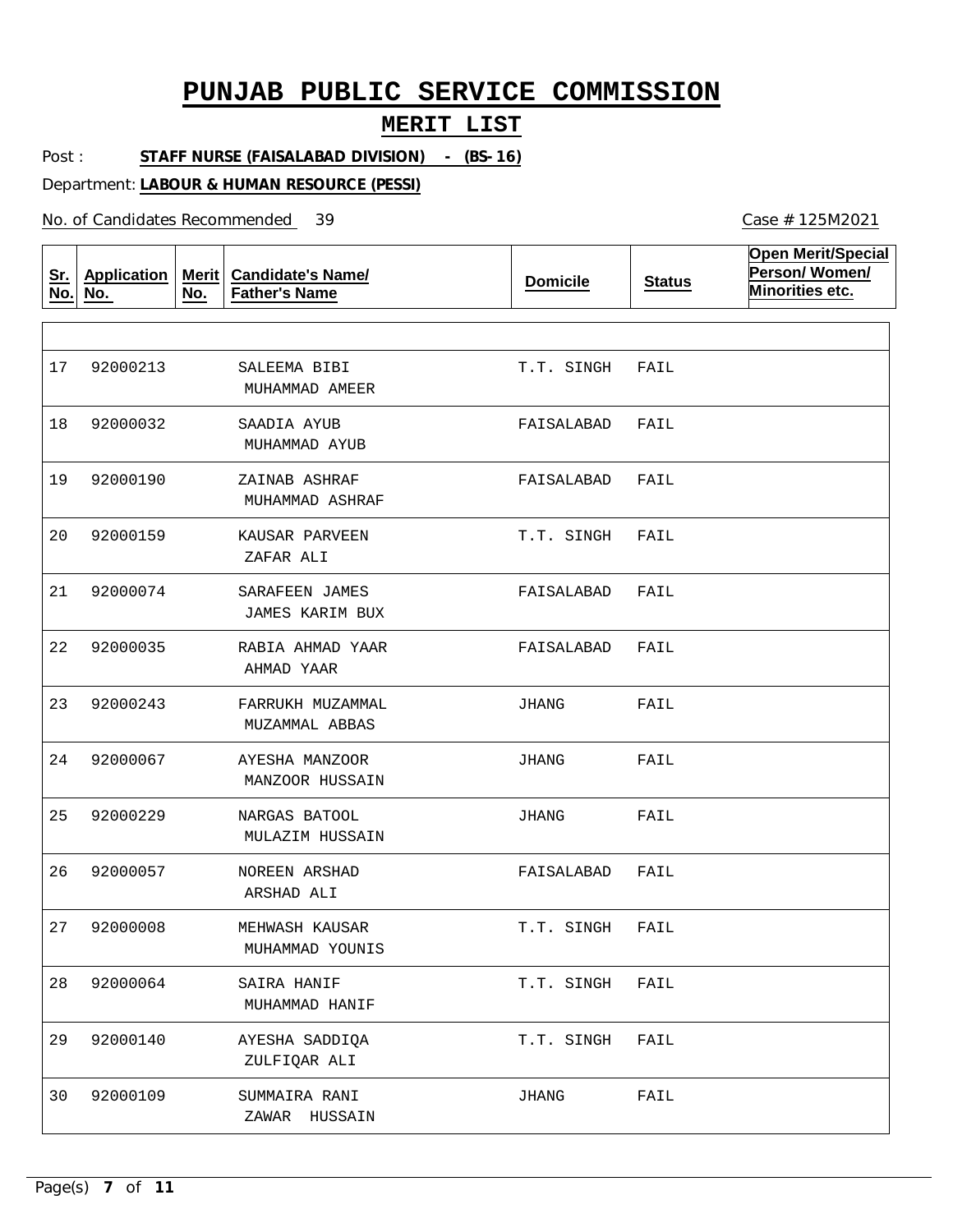#### **MERIT LIST**

Post : **STAFF NURSE (FAISALABAD DIVISION) - (BS-16)**

Department: **LABOUR & HUMAN RESOURCE (PESSI)**

No. of Candidates Recommended

**Sr. No. Application No. Merit No. Candidate's Name/ Father's Name Domicile Status Open Merit/Special Person/ Women/ Minorities etc.** LINTA SHAHEEN SONIA AKRAM PALWASHA GILL REBECCA NAZ HUMAIRA TABASSUB IQRA IQBAL NAZIA NOREEN SAIMA NOUREEN AYSHA ARIF ERUM MUNAWAR MISBAH KIRAN SADAF ISHAQ ASTER PARVEEN MAHRUKH SHAHEEN PARVEZ MUHAMMAD AKRAM WILLIAM JAMES GILL FRANCIS PERVAIZ ASHIQ ALI MUHAMMAD IQBAL MEHMOOD BHATTI AKHTER KHAN MUHAMMAD ARIF MUNAWAR MUBARAK ALI ISHAQ MASEEH BASHIR MASIH WILLIUM 31 32 33 92000069 34 92000102 35 36 37 92000093 38 39 40 41 42 43 92000132 44 92000196 92000037 92000065 92000059 92000104 92000021 92000228 92000130 92000107 92000040 FAISALABAD FAISALABAD FAISALABAD FAISALABAD FAIL T.T. SINGH JHANG FAISALABAD FAISALABAD JHANG FAISALABAD FAISALABAD FAISALABAD FAISALABAD FAISALABAD FAIL FAIL FAIL FAIL FAIL FAIL FAIL FAIL FAIL FAIL FAIL FAIL FAIL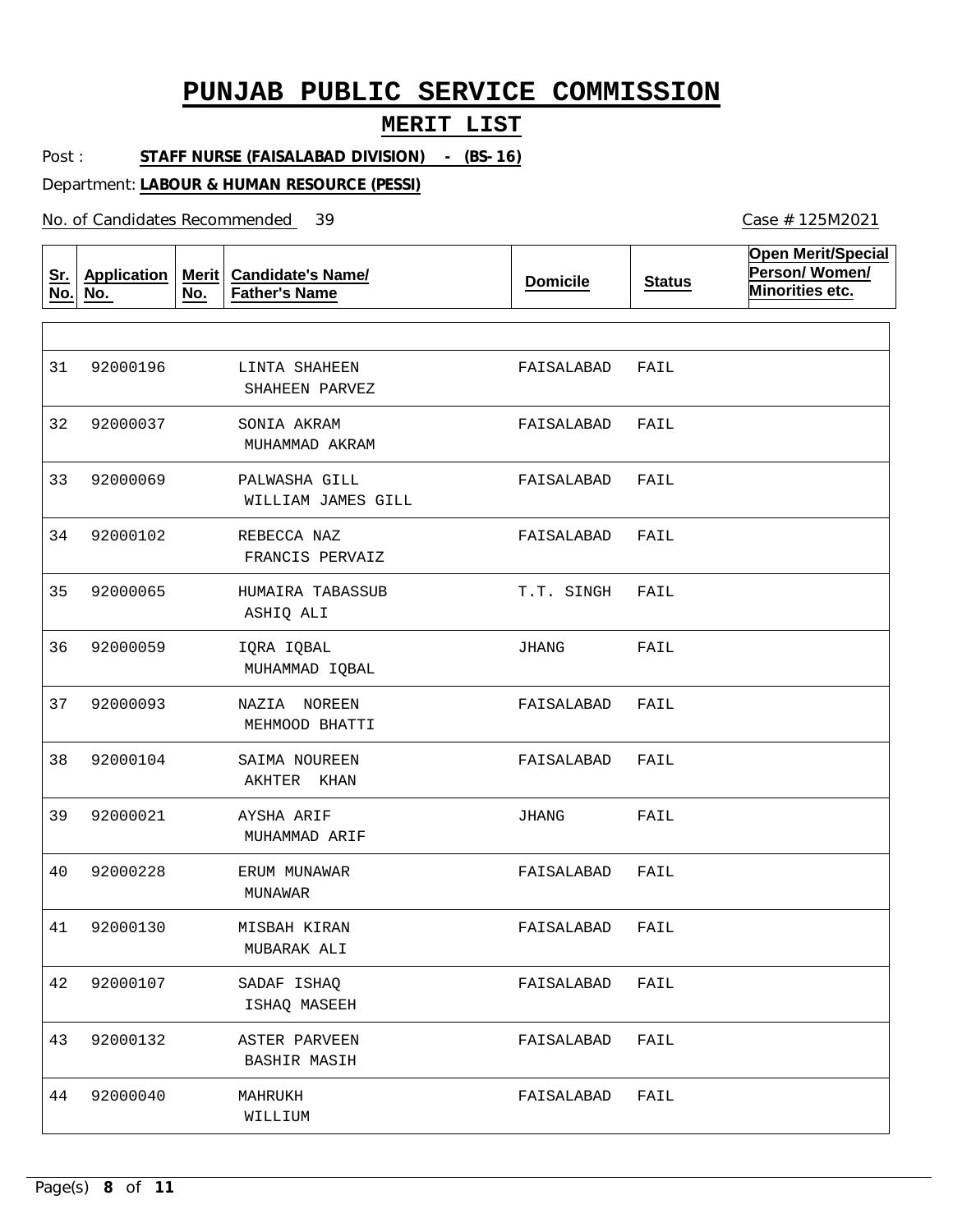#### **MERIT LIST**

Post : **STAFF NURSE (FAISALABAD DIVISION) - (BS-16)**

Department: **LABOUR & HUMAN RESOURCE (PESSI)**

No. of Candidates Recommended

**Sr. No. Application No. Merit No. Candidate's Name/ Father's Name Domicile Status Open Merit/Special Person/ Women/ Minorities etc.** HAFIZA SAIRA ASHRAF AIMEN FATIMA UBEDAH REHMAN ERUM SHAHZADI SAMINA RAFIQUE MARIA BASHIR SHAGUFTA RAPHAEL AYESHA KHALIL FAHMEEDA MURAD SHAIFTA BATOOL RASHDA PERVEEN BUSHRA NAWAZ UZMA WARYAM FOZIA MUHAMMAD ASHRAF MUHAMMAD ARSHAD SAIF-UR-REHMAN MUHAMMAD RAMZAN MUHAMMAD RAFIQUE BASHIR AHMAD RAPHAEL HAJI MUHAMMAD KHALIL MURAD ALI MAHBOOB ALI KHAN MUHAMMAD RAMZAN MUHAMMAD NAWAZ MUHAMMAD WARYAM DILDAR 45 46 47 48 92000138 49 50 51 52 92000053 53 92000013 54 92000004 55 56 57 92000060 58 92000026 92000108 92000072 92000020 92000009 92000036 92000119 92000055 92000183 T.T. SINGH JHANG T.T. SINGH FAISALABAD FAIL FAISALABAD JHANG T.T. SINGH FAISALABAD FAISALABAD JHANG JHANG FAISALABAD JHANG T.T. SINGH FAIL FAIL FAIL FAIL FAIL FAIL FAIL FAIL FAIL FAIL FAIL FAIL FAIL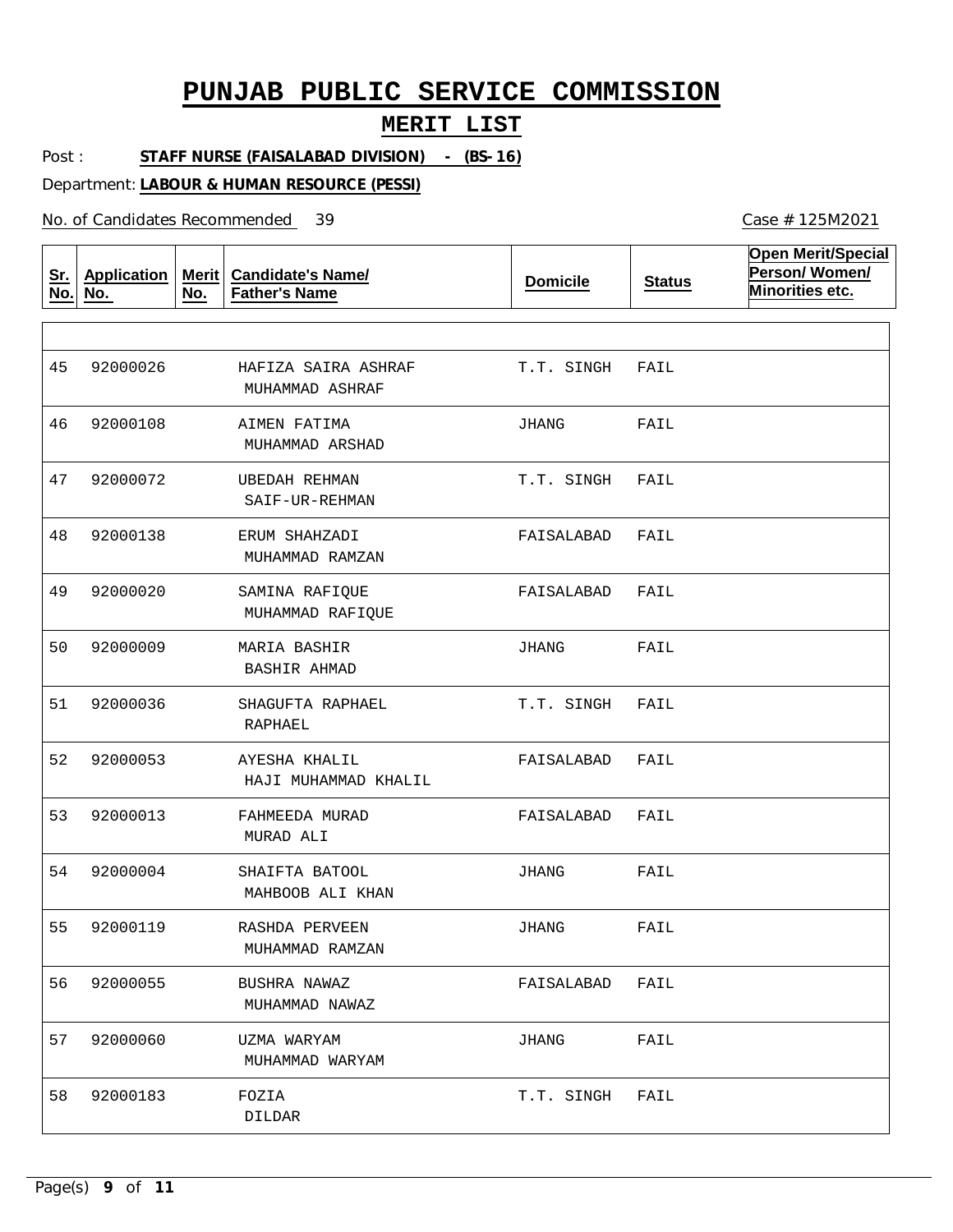#### **MERIT LIST**

Post : **STAFF NURSE (FAISALABAD DIVISION) - (BS-16)**

Department: **LABOUR & HUMAN RESOURCE (PESSI)**

No. of Candidates Recommended

**Sr. No. Application No. Merit No. Candidate's Name/ Father's Name Domicile Status Open Merit/Special Person/ Women/ Minorities etc.** AMBER IJAZ ARIFA BATOOL HINA AKBAR MUSSARRAT BATOOL AYESHA RIAZ BUSHRA SARWAR SURRIYA BIBI SWAIRA AZIZ ANAM FAROOQ KIRAN MUNAWAR SEEMAB AMJAD AYESHA SHAHEEN FATIMA ANAM SABOOR RIZWANA KOUSER IJAZ HUSSAIN MUHAMMAD NASAR-U-LLAH ZAHID AKBAR ATTA MUHAMMAD JAAFRI CH.MUHAMMAD RIAZ MUHAMMAD SARWAR DOUST MUHAMMAD MUHAMMAD SAEED FAROOQ MASIH MUNAWAR MUHAMMAD AMJAD BASHIR AHMAD NADEEM ALLAH RAKHA NAZEER AHMAD 59 60 61 62 92000137 63 64 65 92000090 66 67 68 69 70 71 92000151 72 92000135 92000195 92000168 92000088 92000127 92000139 92000169 92000079 92000187 92000194 92000209 T.T. SINGH JHANG T.T. SINGH JHANG FAISALABAD T.T. SINGH JHANG JHANG FAISALABAD FAISALABAD FAISALABAD JHANG FAISALABAD T.T. SINGH FAIL FAIL FAIL FAIL FAIL FAIL FAIL FAIL FAIL FAIL FAIL FAIL FAIL FAIL